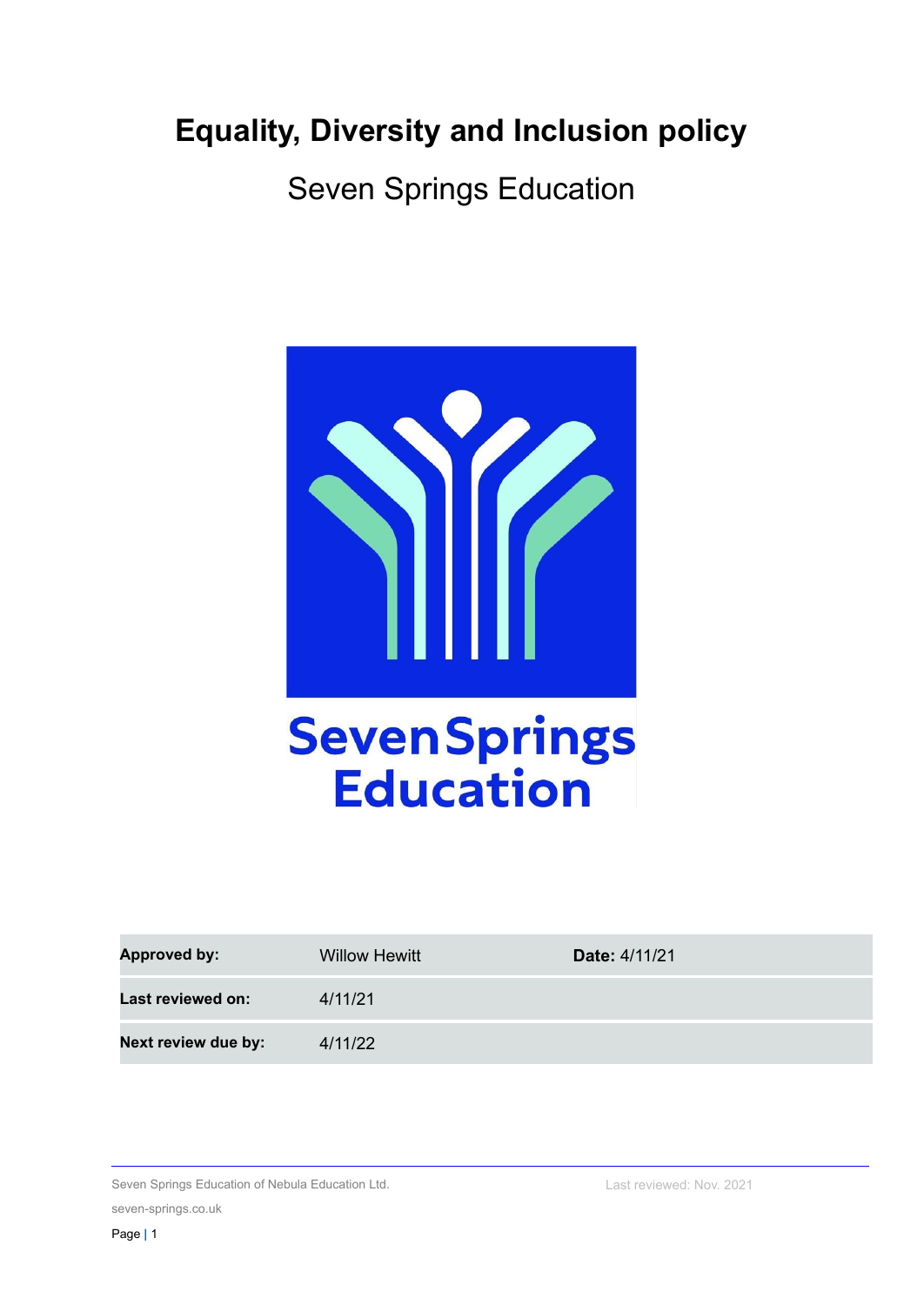# **Contents**

| 1. The organisation's commitment                            |   |
|-------------------------------------------------------------|---|
| 2. For staff and others working for Seven Springs Education | 3 |
| 3. For students                                             | 5 |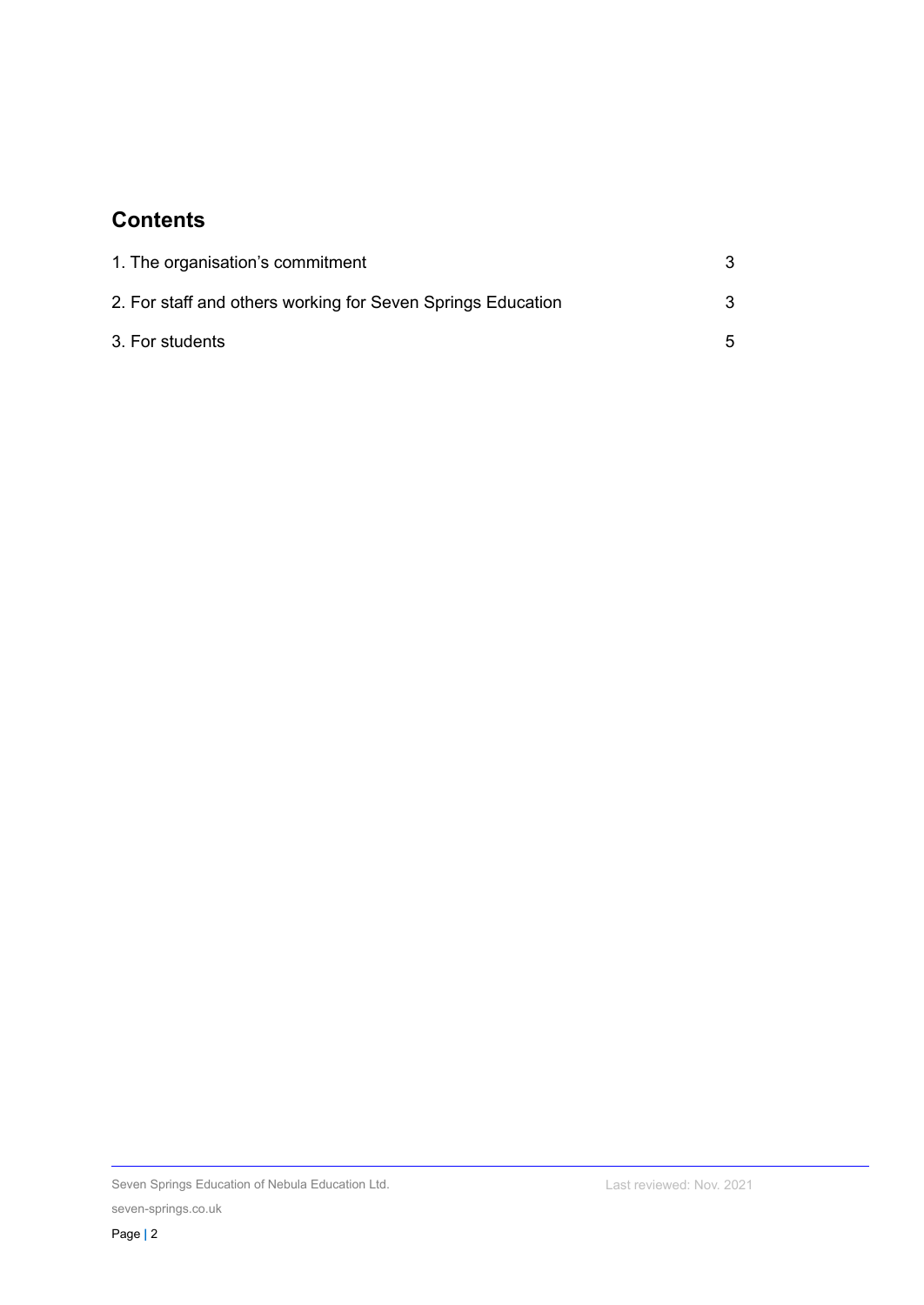### **1. The organisation's commitment**

Seven Springs Education is committed to encouraging equality, diversity and inclusion among our workforce and student-body and eliminating unlawful discrimination.

# **2. For staff and others working for Seven Springs Education**

#### **2.1 Aim**

The aim is for our workforce to be truly representative of all sections of society and our customers, and for each person working for us to feel respected and able to give their best.

The policy's purpose is to:

- provide equality, fairness and respect for all working for us, whether temporary, freelance, part-time or full-time
- not unlawfully discriminate because of the Equality Act 2010 protected characteristics of age, disability, gender reassignment, marriage and civil partnership, pregnancy and maternity, race (including colour, nationality, and ethnic or national origin), religion or belief, sex and sexual orientation
- oppose and avoid all forms of unlawful discrimination. This includes in pay and benefits, terms and conditions of employment/work, dealing with grievances and discipline, dismissal, redundancy, leave for parents, requests for flexible working, and selection for employment, promotion, training or other developmental opportunities

#### **2.2 Commitments to Staff**

Seven Springs Education commits to:

- Encouraging equality, diversity and inclusion in the workplace as they are good practice and make business sense
- Creating a working environment free of bullying, harassment, victimisation and unlawful discrimination, promoting dignity and respect for all, and where individual differences and the contributions of all working for us are recognised and valued.

This commitment includes training managers and all others working for us about their rights and responsibilities under the equality, diversity and inclusion policy. Responsibilities include conducting oneself to help the organisation provide equal opportunities and prevent bullying, harassment, victimisation and unlawful discrimination.

All those working for us should understand they, as well as Seven Springs Education, can be held liable for acts of bullying, harassment, victimisation and unlawful discrimination in the course of their duties, including against fellow tutors, leadership,

Seven Springs Education of Nebula Education Ltd. seven-springs.co.uk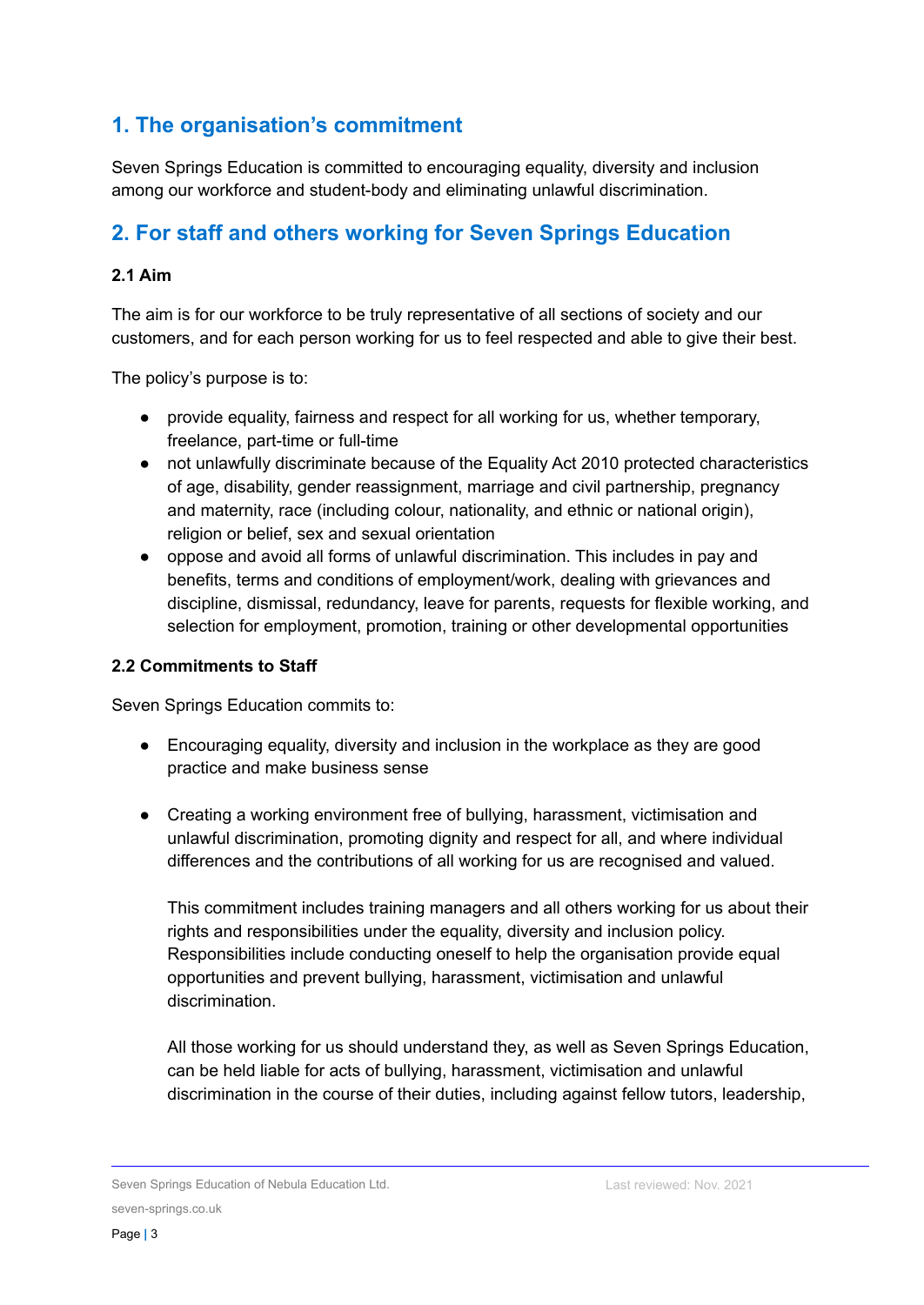customers (including students and parents), and the public

● Taking seriously complaints of bullying, harassment, victimisation and unlawful discrimination by those working for us, customers (including students and parents), the public and any others in the course of the organisation's work activities.

Such acts will be dealt with as misconduct under the organisation's grievance and/or disciplinary procedures, and appropriate action will be taken. Particularly serious complaints could amount to gross misconduct and lead to dismissal without notice.

Further, sexual harassment may amount to both an employment rights matter and a criminal matter, such as in sexual assault allegations. In addition, harassment under the Protection from Harassment Act 1997 – which is not limited to circumstances where harassment relates to a protected characteristic – is a criminal offence.

- Making opportunities for training, development and progress available to all who work for us, who will be helped and encouraged to develop their full potential, so their talents and resources can be fully utilised to maximise the efficiency of the organisation.
- Making decisions concerning those who work for us based on merit (apart from in any necessary and limited exemptions and exceptions allowed under the Equality Act).
- Reviewing employment practices and procedures when necessary to ensure fairness, and also update them and the policy to take account of changes in the law.
- Monitoring the make-up of the workforce regarding information such as age, sex, ethnic background, sexual orientation, religion or belief, and disability in encouraging equality, diversity and inclusion, and in meeting the aims and commitments set out in the equality, diversity and inclusion policy.

Monitoring will also include assessing how the equality, diversity and inclusion policy, and any supporting action plan, are working in practice, reviewing them annually, and considering and taking action to address any issues.

#### **2.3 Links to Other Policies**

Details of the organisation's grievance and disciplinary policies and procedures can be found in the Staff Disciplinary Procedures Policy and Staff Grievances Policy.

Use of the organisation's grievance and/or disciplinary procedures does not affect an employee's right to make a claim to an employment tribunal within three months of the alleged discrimination.

Seven Springs Education of Nebula Education Ltd. seven-springs.co.uk